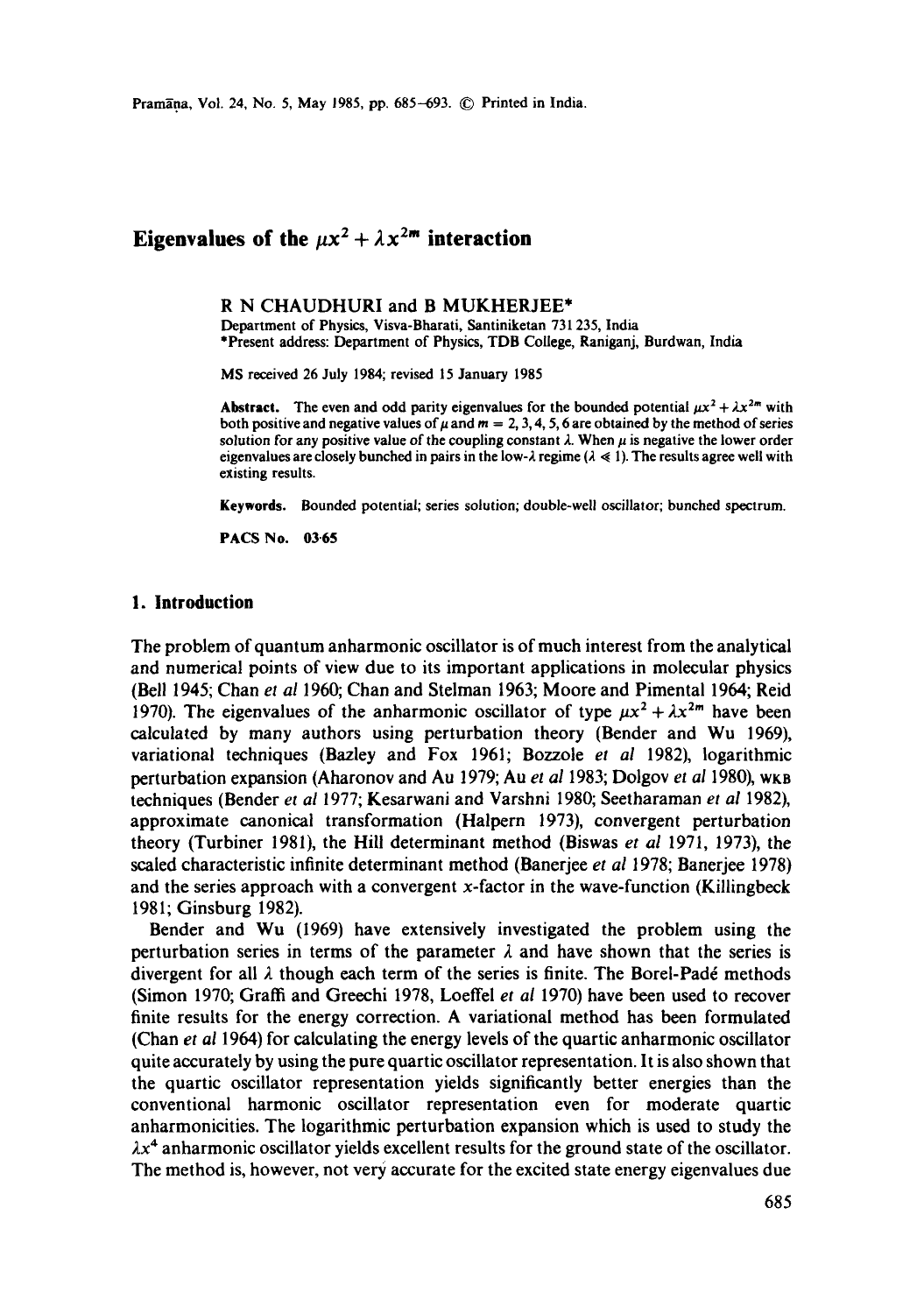to introduction ofcut-offs in the numerical integrations. The energy eigenvalues of the pure quartic and quartic anharmonic oscillators are also obtained in a semi-empirical manner (Hioe and Montroll 1975; Hioe *et al* 1978, Mathews *et al* 1981) using the extended w<sub>KB</sub> formula. Using the same formalism the eigenvalue problem of the general  $\mu x^2 + \lambda x^{2m}$  anharmonic oscillator has been discussed by Hioe *et al* (1976). The Hill determinant method (Biswas *et al* 1971, 1973) produces eigenvalues to a high degree of accuracy for  $m \le 4$  and  $\lambda \le 100$ . The Hill determinant method becomes unreliable for higher values of m and  $\lambda$  due to large truncation error in the numerical computation of the problem (Biswas *et al* 1973). Very accurate eigenvalues have been obtained by the scaled characteristic infinite determinant method (Banerjee 1978) in all regimes of the quantum number n and the anharmonicity constant  $\lambda$ . Recently Banerjee and Bhattacharjee (1984) have developed a scaled Hill determinant technique and an equivalent harmonic oscillator model for the eigenvalues of the potential  $V(x) = +x^2 + \lambda x^4$  for all values of the coupling parameter  $\lambda$ . They have also given analytic expressions for the eigenvalues of the problem. Most of the previous calculations of the eigenvalues of  $\lambda x^{2m}$  anharmonic oscillators are suitable for  $m \le 4$ . This paper is concerned with the determination of the energy levels of  $\lambda x^{2m}$  anharmonic oscillators for any arbitrary positive integer values of m.

Auluck and Kothari (1945) considered the problem of a bounded linear harmonic oscillator and showed that the effect of enclosing the oscillator in a box is to displace the energy levels of the oscillator towards higher energies. The energy eigenvalues of the unbounded oscillator may be obtained by this method by gradually increasing the dimension of confinement of the oscillator. It seems that this simple and accurate method for the evaluation of the energy eigenvalues of the Schrödinger equation associated with a confining potential has not been used extensively. Recently the pure oscillators confined in a box have been studied (Barakat and Rosner 1981; Chaudhuri and Mukherjee 1983) by the method of convergent power series, and it has been shown that the lower order eigenvalues tend rapidly to the values of the unbounded oscillator as the box is made of larger length. This finite box method is applied here to the interaction  $V(x) = \mu x^2 + \lambda x^{2m}$  with both positive and negative values of  $\mu$  and positive  $\lambda$ . In §2 we describe this method for the unbunched spectrum of the anharmonic oscillator. In § 3 we discuss the problem of double-well oscillators  $\mu x^2 + \lambda x^{2m}$  when  $\mu$  is negative. Double-minimum potential with  $m = 2$  has been employed by Snyder and Ibers (1962), Somorjai and Hornig (1962) in their discussions of the O... H... O hydrogen bond in hydrogen-bonded solids. The characteristic feature of the eigenvalue spectrum of the double-well oscillator is that the lower eigenvalues are closely bunched in pairs if the two wells are sufficiently separated (Gildener and Patrascioiu 1977; Polyakov 1977; Banerjee and Bhatnagar 1978). Our method of finite box approximation is applicable for all double-minimum potentials of type  $\mu x^2 + \lambda x^{2m}$ , with  $\mu < 0$ ,  $\lambda > 0$  and  $m = 2, 3, 4, \ldots$  In the regime of low  $\lambda$  it is found that the separation between the pairs of energy levels increases with increasing  $m$  for a fixed value of  $\lambda$ .

# **2. Power-series solutions for energy eigenvalues**

We have to solve the eigenvalue equation

$$
H(\mu, \lambda)\psi(x) = E\psi(x),\tag{1}
$$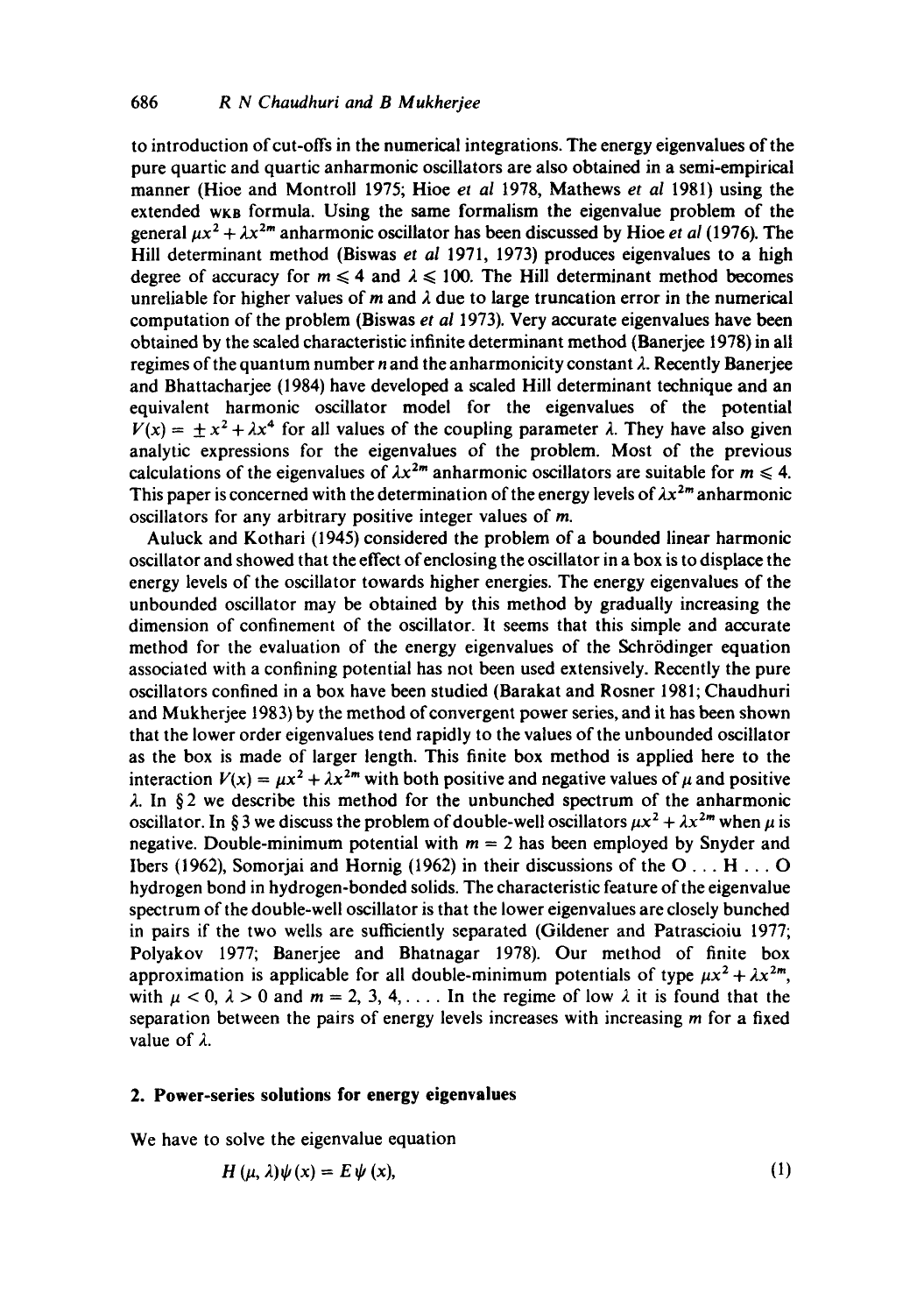$\mu x^2 + \lambda x^{2m}$  interaction 687

where the Hamiltonian  $H(\mu, \lambda)$  is given by

$$
H(\mu, \lambda) = -d^2/dx^2 + \mu x^2 + \lambda x^{2m}, \quad m = 1, 2, 3, \ldots
$$
 (2)

It should be noted that the Hamiltonian has the following scale transformation property

$$
H(\mu,\lambda) = \lambda^{1/(m+1)} H(\mu \lambda^{-2/(m+1)}, 1),
$$
 (3)

so that

$$
H(\mu,\lambda) \longrightarrow \lambda^{1/(m+1)} H(0,1) \ldots,
$$
 (4)

where  $H(0, 1)$  is the Hamiltonian for the pure  $x^{2m}$  oscillator. Due to the scale transformation property (4) it is easy to find the eigenvalues of  $H(\mu, \lambda)$  for large  $\lambda$  if the eigenvalues of  $H(0, 1)$  are known.

Equation (I) with the Hamiltonian (2) can be written as

$$
[-d^2/dy^2 + \mu' y^2 + y^{2m}]\psi(y) = E'\psi(y),
$$
\n(5)

where

$$
y = x\lambda^{1/(2m+2)},\tag{6a}
$$

$$
\mu' = \mu \lambda^{-2/(m+1)},\tag{6b}
$$

$$
E' = E\lambda^{-1/(m+1)}.\tag{6c}
$$

The main problem of solving (5) by the method of series solution about  $y = 0$  is that the point at infinity is an irregular singular point of the differential equation so that the boundary condition  $\psi(y) \to 0$  as  $|y| \to \infty$  cannot be imposed on it. We put infinitely high potentials at  $y = \pm L$  so that the boundary conditions become  $\psi(\pm L) = 0$  which do not pose any problem for the series solution of (5). We make the change of variable  $u = y/L$  so that the boundary conditions become  $\psi(u = \pm 1) = 0$  and (5) is transformed to

$$
\left[d^2/du^2 + \varepsilon - au^2 - bu^{2m}\right]\psi(u) = 0, \tag{7}
$$

where  $\varepsilon = E'L^2$ ,  $a = \mu' L^4$  and  $b = L^{2m+2}$ . It is clear from (7) that  $u = 0$  is an ordinary point of (7). Therefore (7) admits a convergent series solution valid in the region  $|u|$  $<\infty$ 

$$
\psi(u) = \sum_{n=0}^{\infty} A_n u^{2n+v}, \qquad (8)
$$

where  $v = 0$  for the even parity solution and  $v = 1$  for that of odd parity. Substituting (8) into (7) we obtain the following recurrence relation

$$
(2n + v + 2) (2n + v + 1) A_{n+1} + \varepsilon A_n
$$
  
-  $a A_{n-1} - b A_{n-m} = 0, \quad n \ge 0,$  (9)

with  $A_{-1}=A_{-2}=\ldots =A_{-m}=0$ .

We find from (9) that

$$
|A_{n+1}/A_n| \to O(n^{-2/(m+1)}) \text{ as } n \to \infty
$$

which shows that the series  $\Sigma A_n$  is convergent for all m.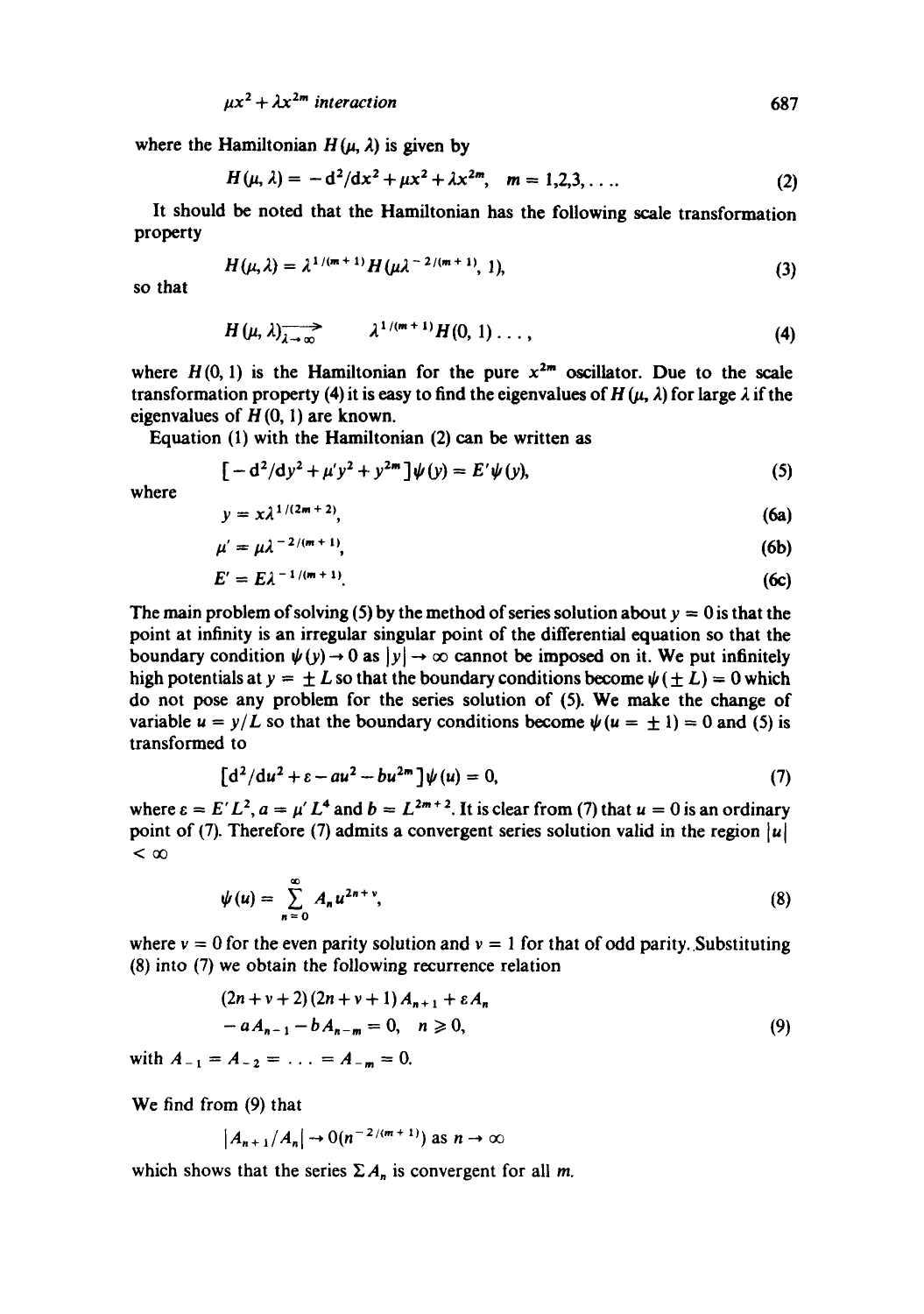**The zeros of the function** 

$$
\psi(u=1)=\sum_{n=0}^{\infty}A_n\tag{10}
$$

in terms of the parameter E' gives the eigenvalues of the bounded potential  $\mu'v^2 + v^{2m}$ . We calculate the first four eigenvalues E' for  $L = 2, 3, m = 2, 3, 4, 5, 6, \mu = -1, 0, 1$  and  $\lambda = 0.1, 1, 10, 100$  and 1000. Using (6c) we evaluate the corresponding eigenvalues E of the bounded potential  $\mu x^2 + \lambda x^{2m}$ . These values are presented in tables 1–4 and the results for  $L = 3$  are also compared with the eigenvalues of the unbounded oscillators for  $m = 2, 3, 4$ . The agreement is excellent. It is clear from table 4 that when  $m \ge 5$  the eigenvalues remain almost unchanged (up to five decimal places) for  $L = 2$  and 3 where the potentials are made infinitely high. This is because for  $m \geq 5$  the potential function  $\mu' y^2 + y^{2m}$  becomes effectively infinite at  $y = 2$  in comparison with its values around

**Table 1. The first four eigenvalues of the bounded potential**   $\mu x^2 + \lambda x^4$  with  $L = 2$ , 3 and those of the unbounded  $(L \to \infty)$  oscillator (Chan and Stelman 1963, for  $\mu = 0$  and Banerjee 1978, for  $\mu$  $= 1$ 

| $\mu$        | λ            | $L = 2$      | $L = 3$   | Unbounded oscillator<br>$L \rightarrow \infty$ |
|--------------|--------------|--------------|-----------|------------------------------------------------|
| $-1$         | $\mathbf{1}$ | 0.68685      | 0.65765   |                                                |
|              |              | 2.98474      | 2.83454   |                                                |
|              |              | 6.66473      | 6.16392   |                                                |
|              |              | $11 - 32304$ | 1003873   |                                                |
| $\bf{0}$     | $\mathbf{1}$ | 1.07262      | 1.06036   | 1.060362                                       |
|              |              | 3.88241      | 3.79967   | 3.799657                                       |
|              |              | 7.78371      | 7-45570   | 7-455702                                       |
|              |              | 12.58357     | 11.64477  | 11 64475                                       |
| $\mathbf{1}$ | $0-1$        | 1.06549      | 1.06529   | 1.065286                                       |
|              |              | 3.30979      | 3.30687   | 3.306872                                       |
|              |              | 5.76847      | 5.74789   | 5.747959                                       |
|              |              | 8.43847      | 8.35268   | 8.352678                                       |
| $\mathbf{1}$ | 1            | 1.39783      | 1.39235   | 1.392352                                       |
|              |              | 4.69501      | 4.64881   | 4.648813                                       |
|              |              | 886798       | 8.65505   | 8.655050                                       |
|              |              | 13.83598     | 13.15681  | 13.156804                                      |
| $\mathbf{1}$ | 10           | 2.47127      | 2.44917   | 2.449174                                       |
|              |              | 8.75619      | 8.59900   | 8.599003                                       |
|              |              | 17-28009     | 16.63593  | 16.635921                                      |
|              |              | 27.69409     | 25.80632  | 25.806276                                      |
| $\mathbf{1}$ | 100          | 5.05415      | 4.99942   | 4.999418                                       |
|              |              | 18.20428     | 17-83019  | 17830192                                       |
|              |              | 36.36630     | 34.87400  | 34873984                                       |
|              |              | 58.67881     | 54 38 541 | 54.385291                                      |
| 1            | 1000         | 10.76135     | 1063977   | 10-639789                                      |
|              |              | 38.91029     | 38.08661  | 38.086833                                      |
|              |              | 77.94745     | 74-68124  | 74 681 404                                     |
|              |              | 125.96151    | 116.60345 | 116.603199                                     |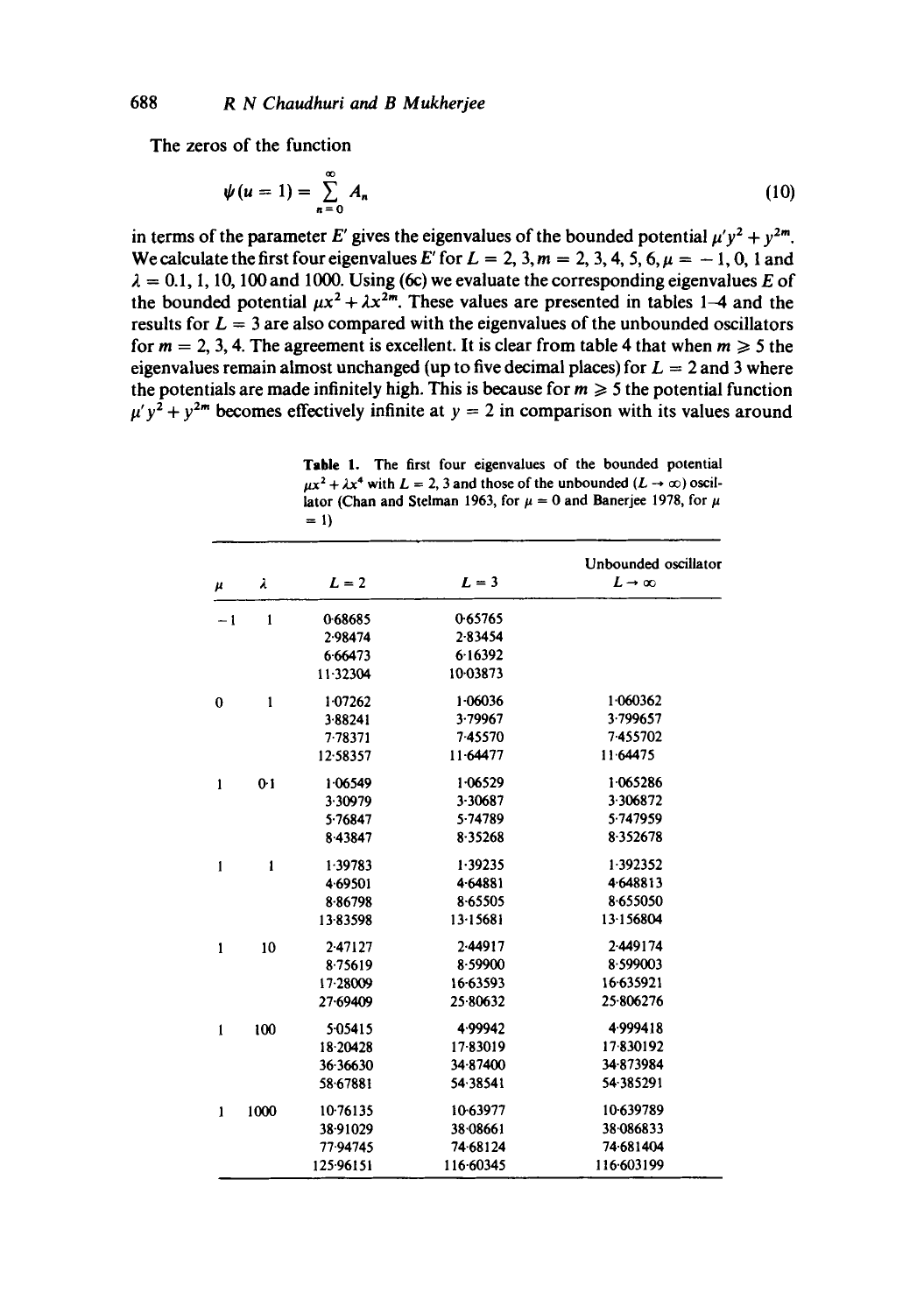| μ            | λ              | $L = 2$  | $L = 3$    | Unbounded<br>Oscillator<br>$L \rightarrow \infty$ |
|--------------|----------------|----------|------------|---------------------------------------------------|
|              |                |          |            |                                                   |
| $-1$         | $\mathbf{1}$   | 0-81788  | 0.81663    |                                                   |
|              |                | 3.60137  | 3.59496    |                                                   |
|              |                | 8.18270  | 8.15927    |                                                   |
|              |                | 13.93643 | 13.86437   |                                                   |
| $\bf{0}$     | $\mathbf{I}$   | 1.14531  | 1.14480    | 1.144802                                          |
|              |                | 4.34279  | 4.33860    | 4.338599                                          |
|              |                | 9.09011  | 9.07308    |                                                   |
|              |                | 14.99095 | 14.93517   |                                                   |
| $\mathbf{1}$ | 0 <sup>1</sup> | 1.10915  | 1.10909    | 1.109087                                          |
|              |                | 3.59665  | 3.59604    | 3.596037                                          |
|              |                | 6.64776  | 6.64439    | 6.644392                                          |
|              |                | 10.25142 | 10.23787   | 10 237874                                         |
| 1            | $\mathbf{1}$   | 1.43599  | 1.43562    | 1.435625                                          |
|              |                | 5.03613  | 5.03340    | 5.033396                                          |
|              |                | 9.97884  | 9.96662    | 9.966622                                          |
|              |                | 16.03240 | 15.98944   | 15.989441                                         |
| 1            | 10             | 2.20671  | 2.20572    | 2.205723                                          |
|              |                | 8.12135  | 8.11484    | 8.114843                                          |
|              |                | 16.66847 | 16.64121   | 16.641218                                         |
|              |                | 27-24647 | 27-15508   | 27.155086                                         |
| 1            | 100            | 3.71897  | 3.71697    | 3.716975                                          |
|              |                | 13.95889 | 13.94621   | 13.946207                                         |
|              |                | 29.02940 | 28.97729   | 28.977294                                         |
|              |                | 47-73692 | 47.56498   | 47-564985                                         |
| 1            | 1000           | 6.49604  | 6.49235    | 6.492350                                          |
|              |                | 24.54855 | 24 5 25 31 | 24.525316                                         |
|              |                | 51.27722 | 51 18248   | 51.182480                                         |
|              |                | 84.48669 | 84-17559   | 84-175584                                         |

Table 2. The first four eigenvalues of the bounded potential  $\mu x^2 + \lambda x^6$  with  $L = 2$ , 3 and those of the unbounded  $(L \rightarrow \infty)$  oscillator (Turbiner 1981, for  $\mu = 0$  and Banerjee 1978, for  $\mu = 1$ )

 $y = 0$ . The eigenvalues of the interaction  $\mu' y^2 + y^{2m}$  with  $m \ge 7$  can also be obtained by this method by confining the oscillator in the region  $|y| \le 2$ . For large m the region of confinement of the potential can be reduced further.

## **3. Two-well oscillator**

We apply the method described in §2 for the two-well potential  $-x^2 + \lambda x^{2m}$  in the small-2 regime. In table 5 we tabulate the first four eigenvalues of the bounded potential  $-x^2 + \lambda x^{2m}$  for  $L = 3, 4, m = 2, 3, 4$  and  $\lambda = 0.1, 0.01$ . Our values for  $m = 2$  are also compared with the exact eigenvalues obtained by Banerjee and Bhatnagar (1978) for the unbounded  $(L \to \infty)$  oscillator. The agreement is quite good. It is found that in the present scheme the eigenvalues of the oscillator  $-x^2 + \lambda x^8$  is reliable only up to the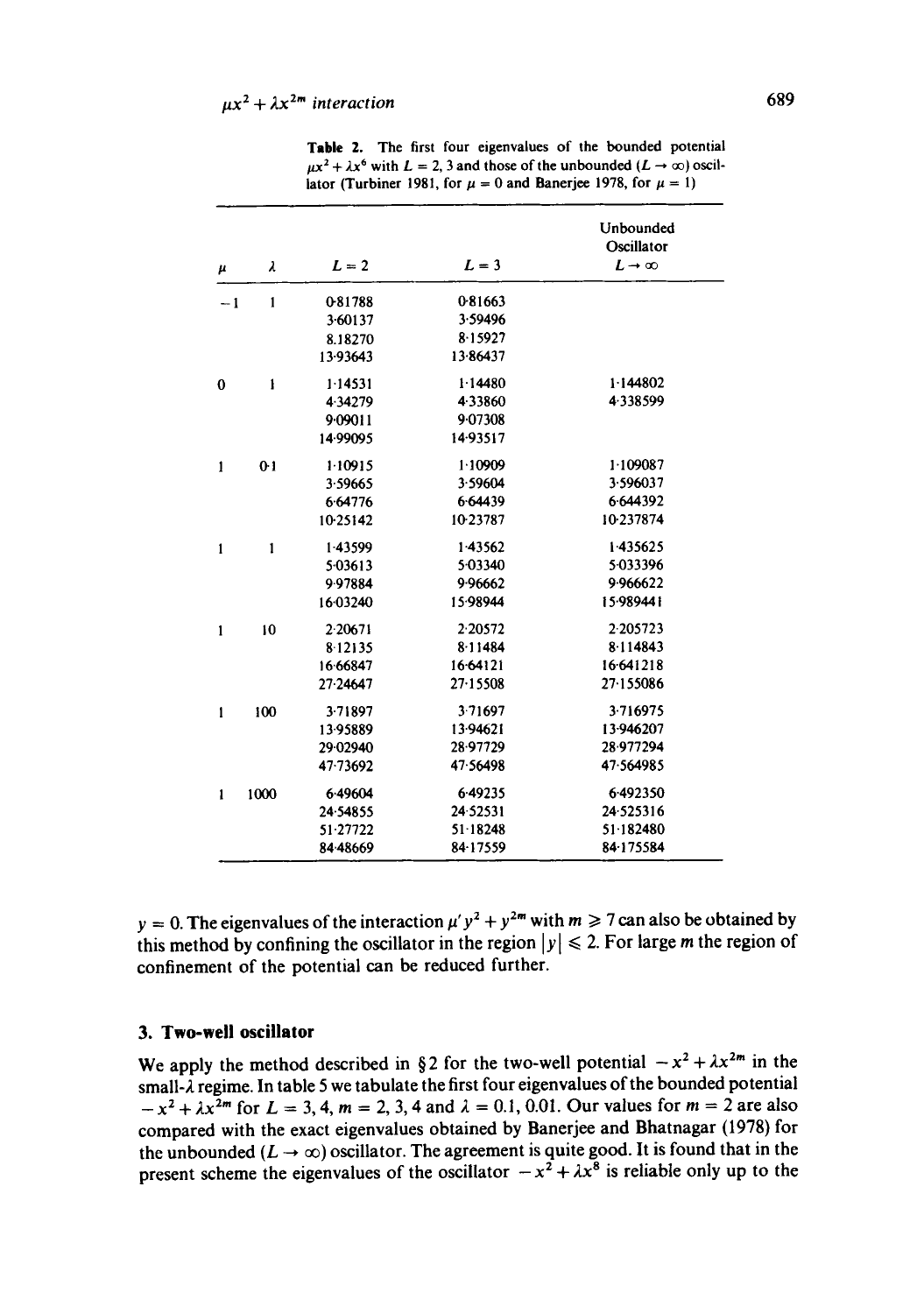|                    |                |          |          | Unbounded<br>oscillator |
|--------------------|----------------|----------|----------|-------------------------|
| $\boldsymbol{\mu}$ | λ              | $L = 2$  | $L=3$    | $L \rightarrow \infty$  |
| $-1$               | $\mathbf{I}$   | 0-93529  | 0-93528  |                         |
|                    |                | 4.11350  | 4.11347  |                         |
|                    |                | 9.49022  | 9.49009  |                         |
|                    |                | 16.49203 | 16.49163 |                         |
| $\bf{0}$           | 1              | 1.22582  | 1.22582  | 1.225820                |
|                    |                | 4.75590  | 4.75587  | 4.755875                |
|                    |                | 1024502  | 10.24495 |                         |
|                    |                | 17-34341 | 17-34309 |                         |
| 1                  | 0 <sub>1</sub> | 1.16897  | 1.16897  | 1.168970                |
|                    |                | 3-93973  | 3-93972  | 3.939721                |
|                    |                | 763998   | 7.63995  | 7.639948                |
|                    |                | 12.28129 | 12.28117 | 12.281168               |
| 1                  | ı              | 149102   | 1.49102  | 1.491020                |
|                    |                | 5.36880  | 5.36878  | 5.368779                |
|                    |                | 10-99382 | 10.99374 | 10-993737               |
|                    |                | 18-19137 | 18.19110 | 18.191100               |
| ı                  | 10             | 2.11455  | 2.11454  | 2.114545                |
|                    |                | 7.92972  | 7.92968  | 7929683                 |
|                    |                | 16.71117 | 16.71102 | 16.711022               |
|                    |                | 28.02322 | 28.02275 | 28.022750               |
| $\mathbf{1}$       | 100            | 3.18867  | 3.18866  | 3.188654                |
|                    |                | 12.19509 | 12.19502 | 12.195022               |
|                    |                | 26.03370 | 26.03346 | 26 033458               |
|                    |                | 43.90290 | 43.90211 | 43.902113               |
| 1                  | 1000           | 4.94951  | 4.94949  | 4.949487                |
|                    |                | 19-09092 | 19-09081 | 19 09 08 14             |
|                    |                | 4097504  | 40.97480 | 40-974800               |
|                    |                | 69-25881 | 69-25754 | 69.257538               |

**Table** 3. The first four eigenvalues of the bounded potential  $\mu x^2 + \lambda x^8$  with  $L = 2$ , 3 and those of the unbounded  $(L \rightarrow \infty)$  oscillator (Turbiner 1981, for  $\mu = 0$  and Banerjee 1978, for  $\mu = 1$ ).

third decimal place for  $L = 4$  due to large truncation error in the numerical computation of the problem.

### **4. Discussion**

The present scheme of finite box approximation is very simple and accurate. The advantage of the method is that the eigenvalues are obtained from a single equation for both positive and negative values of  $\mu$  so long as  $\lambda$  is positive. For the double-well oscillator the lower order eigenvalues are closely bunched in pairs in the low- $\lambda$  regime  $(\lambda \ll 1)$ . The splittings between these pairs of energy levels is dependent on the separation distance between the two minima of the walls, which is given by

 $2(1/m\lambda)^{1/2m-2}$ .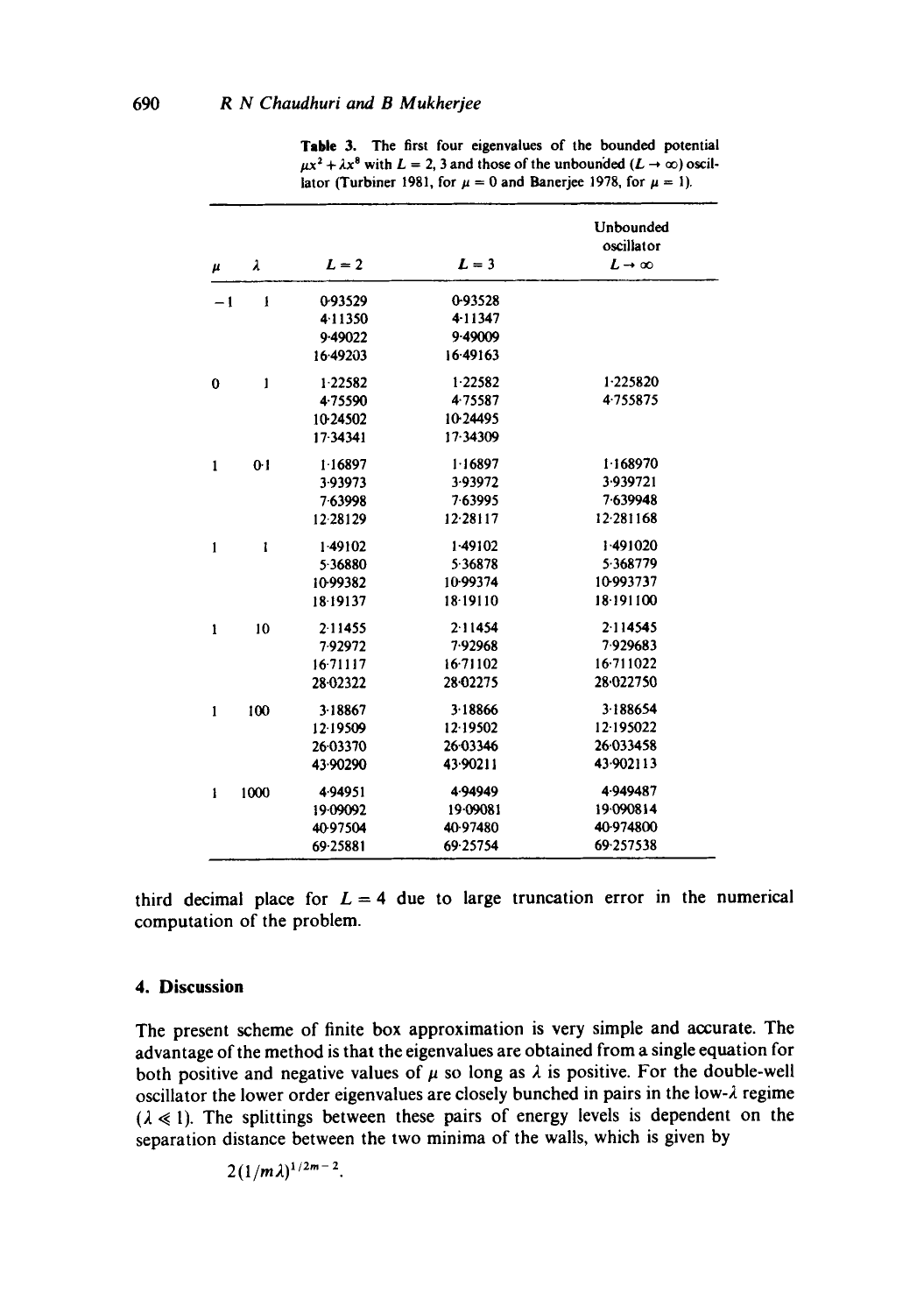|              | λ            | $m = 5$  |          | $m = 6$  |           |
|--------------|--------------|----------|----------|----------|-----------|
| $\mu$        |              | $L = 2$  | $L = 3$  | $L = 2$  | $L = 3$   |
| $-1$         | 1            | 1.03206  | 1.03206  | 1.11370  | 1.11370   |
|              |              | 4.51533  | 4.51533  | 4.84470  | 484470    |
|              |              | 10-48698 | 10-48698 | 11.28131 | 11.28131  |
|              |              | 18.45464 | 18-45464 | 19.99988 | 19.99988  |
| 0            | $\mathbf{1}$ | 1.29884  | 1.29884  | 1.36376  | 1.36376   |
|              |              | 5-09788  | 5.09788  | 5.38694  | 5.38694   |
|              |              | 11.15382 | 11-15382 | 11.89301 | 11.89301  |
|              |              | 19-18881 | 19.18881 | 20.66163 | 20-66163  |
| 1            | $0-1$        | 1.23389  | 1.23389  | 1.29783  | 1.29783   |
|              |              | 4.28034  | 4.28034  | 4.59708  | 4.59708   |
|              |              | 857323   | 8.57323  | 9.40825  | 9.40825   |
|              |              | 14.15050 | 14.15050 | 15.79185 | 15.79185  |
| 1            | 1            | 1.54626  | 1.54626  | 1.59799  | 1.59799   |
|              |              | 5.65934  | 5.65934  | 5.91265  | 5.91265   |
|              |              | 11.81997 | 11.81997 | 12.50471 | 12.50471  |
|              |              | 19.92310 | 19.92310 | 21.32474 | 21.32474  |
| 1            | 10           | 2-07830  | 2.07830  | 2.06610  | 2.06610   |
|              |              | 786893   | 7.86893  | 7.86629  | 7.86629   |
|              |              | 16.82630 | 16.82630 | 16.96565 | 16.96565  |
|              |              | 28.66562 | 28.66562 | 29.18628 | 29-18628  |
| 1            | 100          | 2.91644  | 2.91644  | 2.75718  | 2.75718   |
|              |              | 11.24741 | 11.24741 | 10-67593 | 10-67593  |
|              |              | 24.34068 | 24.34068 | 23-27876 | 23.27876  |
|              |              | 41 68189 | 41.68189 | 40-23461 | 40 23 461 |
| $\mathbf{1}$ | 1000         | 418816   | 4.18816  | 3.74829  | 3.74829   |
|              |              | 16.30139 | 16.30139 | 14.65010 | 14 65010  |
|              |              | 35.48390 | 35-48390 | 32.13344 | 32.13344  |
|              |              | 60-91256 | 60.91256 | 55-67588 | 55.67588  |

**Table 4.** The first four eigenvalues of the bounded potential  $\mu x^2 + \lambda x^{2m}$ . with  $m = 5$ , 6 and  $L = 2$ , 3.

**The lower eigenvalues are closely bunched in pairs if the two wells are sufficiently separated.** 

The zeros of the function  $\Sigma A_n$  (equation (10)) in terms of the energy parameter give **us the energy levels of the oscillator. The lowest root will correspond to the ground state energy level and the excited levels will be given by the sequence of higher roots. Therefore the present method is not suitable when the quantum number n becomes**  large. In the regime of large *n* one has to apply some other technique such as  $w<sub>KB</sub>$ **approximation which is good when n is large.** 

**The present technique can be applied to three-dimensional anharmonic oscillators of**  type  $\mu r^2 + \lambda r^{2m}$ . We put an infinite potential barrier at  $r = L$  so that the radial wave**function vanishes at the spherical boundary. Since the power series is convergent in the**  region  $r \le L$  there is no problem in imposing the boundary condition  $R(L) = 0$ . It may **be mentioned that this method of confining the potential in a spherical box yields**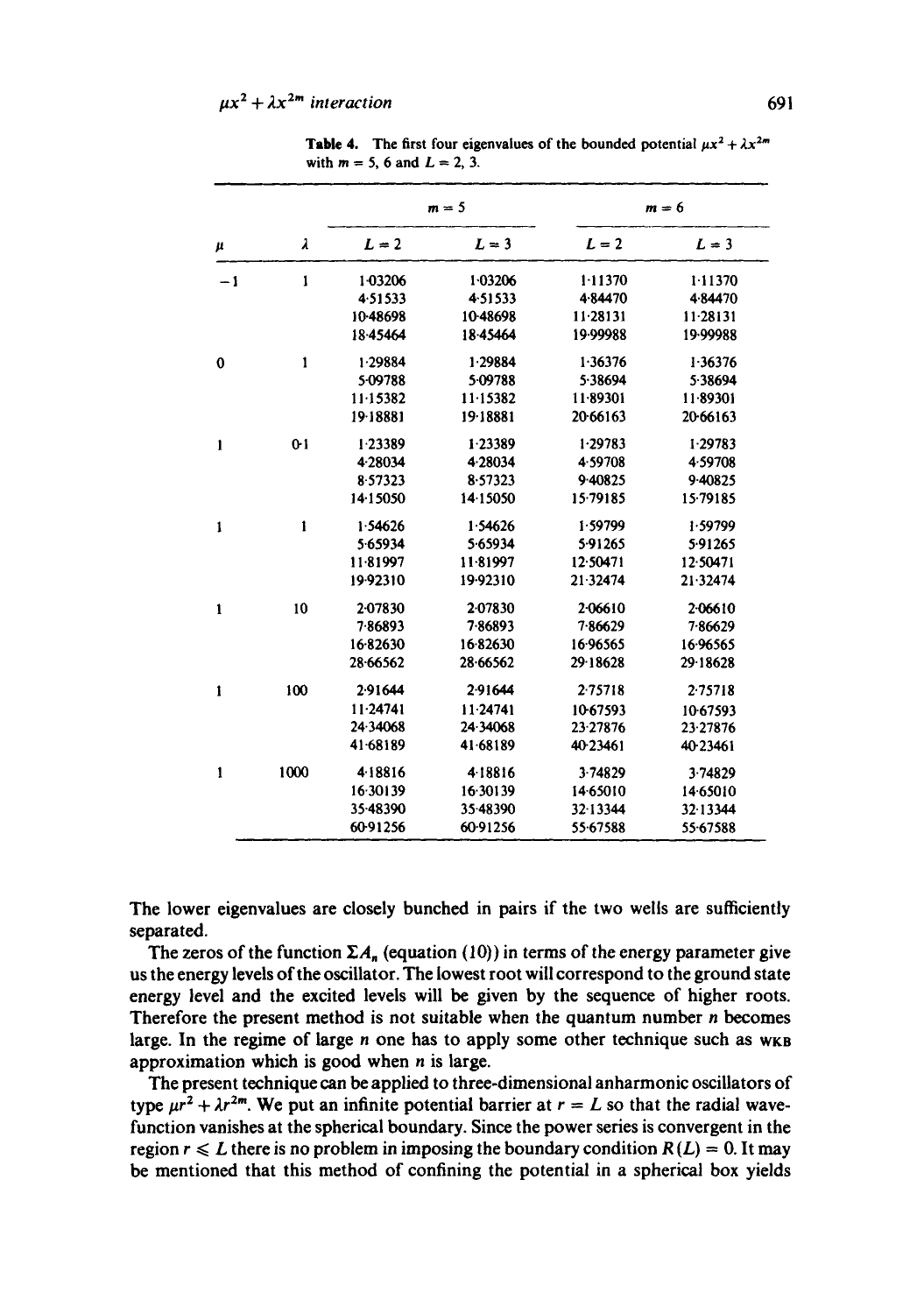| $\boldsymbol{m}$ | λ     | $L = 3$     | $L = 4$     | Unbounded<br>oscillator<br>$L \rightarrow \infty$ |
|------------------|-------|-------------|-------------|---------------------------------------------------|
|                  | $0-1$ | $-1.26520$  | $-1.26549$  | $-1.265493$                                       |
|                  |       | $-1.15268$  | $-1.15310$  | $-1.153059$                                       |
|                  |       | 0.51046     | 0.50949     | 0.509489                                          |
|                  |       | 1.54665     | 1.54355     | 1.543546                                          |
| $\overline{2}$   | 0:01  | $-18.92230$ | $-23.53593$ | $-23.595951$                                      |
|                  |       | $-18.92168$ | $-23.53558$ | $-23.595951$                                      |
|                  |       | $-13.85340$ | $-20:57250$ | $-20.829806$                                      |
|                  |       | $-13.85326$ | $-20:56742$ | $-20.829806$                                      |
|                  | $0-1$ | $-0.04424$  | $-0.04424$  |                                                   |
|                  |       | 1.00631     | 1.00630     |                                                   |
|                  |       | 3.45704     | 3.45704     |                                                   |
|                  |       | 6.46792     | 6.46791     |                                                   |
|                  | 0:01  | $-2.05525$  | $-2.05526$  |                                                   |
|                  |       | $-2.01123$  | $-2.01124$  |                                                   |
|                  |       | 0.22121     | 0.22118     |                                                   |
|                  |       | 1.17735     | 1.17724     |                                                   |
|                  | 0.1   | 0.27540     | 0.275       |                                                   |
|                  |       | 1.94425     | 1.944       |                                                   |
|                  |       | 5.26573     | 5.266       |                                                   |
|                  |       | 9.59068     | 9.591       |                                                   |
| 4                | 0:01  | $-0.50993$  | $-0.510$    |                                                   |
|                  |       | 0.04861     | 0.049       |                                                   |
|                  |       | 2.21815     | 2.218       |                                                   |
|                  |       | 4.75948     | 4759        |                                                   |

Table 5. The first four eigenvalues of the bounded two-well potential  $-x^2 + \lambda x^{2m}$  for  $L = 3, 4, m = 2, 3, 4$  and  $\lambda = 0.1$  and  $0.01$ and those of the unbounded  $(L \rightarrow \infty)$  oscillator (Banerjee and Bhatnagar 1978, for  $m = 2$ ).

**excellent results for the low lying states of the linear plus Coulomb potential (Chaudhuri 1984).** 

#### **References**

Aharonov Y and Au C K 1979 *Phys. Rev. Lett.* 42 1382 Au C K, Rogers G W and Aharonov Y 1983 *Phys. Lett.* A95 287 Auluck F C and Kothari D S 1945 *Proc. Camb. Philos. Soc.* 41 175 Banerjee K 1978 *Proc. R, Soc. London* A364 265 Banerje¢ K and Bhatnagar S P 1978 Phys. *Rev.* DIS 4767 Banerjee K, Bbatnagax S P, Choudhury V and Kanwal S S 1978 *Proc: R. Soc. London* A360 573 Baner]ee K and Bhattacharjee K 1984 *Phys. Rev.* D29 1111 Barakat R and Rosner R 1981 Phys. Lett. A83 149 Bazley N and Fox D 1961 *Phys. Rev.* 124 483 Bell R P 1945 *Proc. R. Soc. London* AI83 328 Bender C, Olaussen K and Wang P S 1977 *Phys. Rev.* DI6 1740 Bender C and Wu T T 1969 *Phys. Rev.* 184 1231